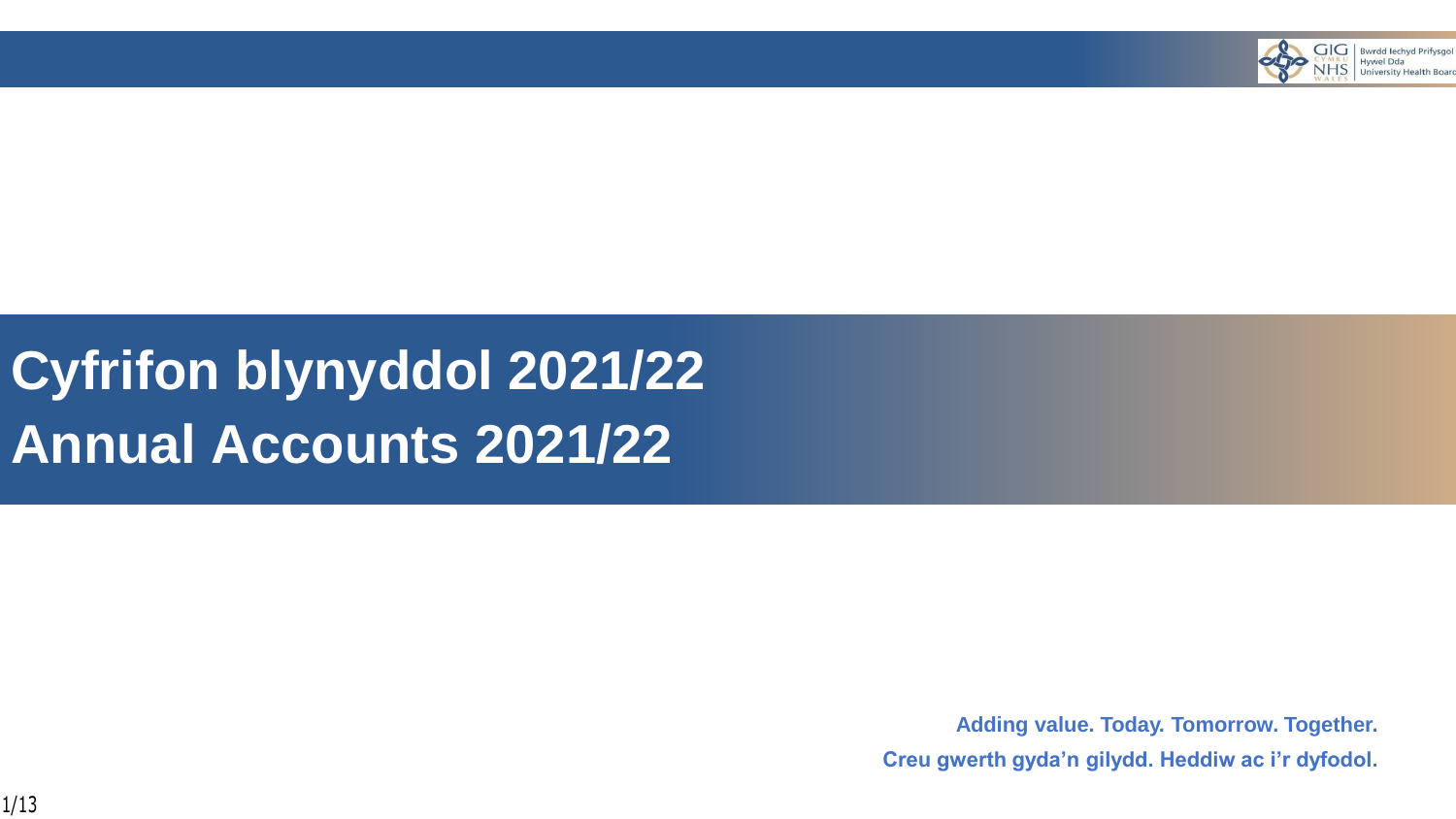

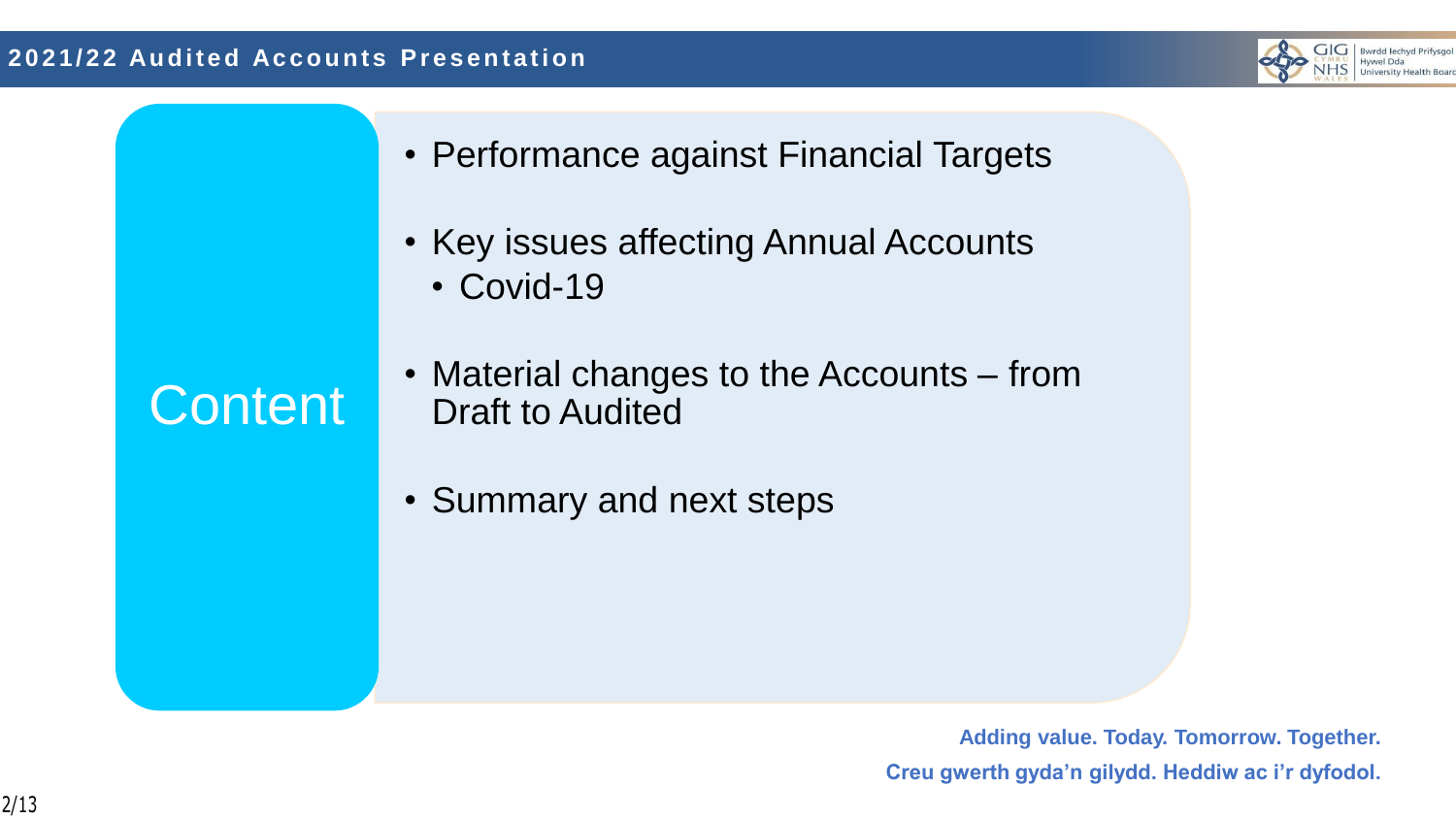#### **Note 2.1 (Page 26)**

## 1. Revenue Resource Performance (Statutory)

From 1<sup>st</sup> April 2014, the Health Board is required to ensure that expenditure does not exceed the aggregate of the funding allotted to it over a period of 3 financial years.

## **Target Not achieved in 2021-22**

The Health Board received £16m strategic non-repayable cash only support in 2021-22.

|                                                   | Year 1<br>2019/20<br>£'000 | <b>Year 2</b><br>2020/21<br>£'000 | <b>Year 3</b><br>2021/22<br>£'000 | <b>Total</b><br>£'000 |
|---------------------------------------------------|----------------------------|-----------------------------------|-----------------------------------|-----------------------|
| <b>Revenue Resource Funding</b>                   | 895,107                    | 1,031,258                         | 1,069,956                         | 2,996,321             |
| <b>Total Operating Expenses</b>                   | 930,050                    | 1,056,168                         | 1,094,956                         | 3,081,174             |
| Under / (Over) spend against<br><b>Allocation</b> | (34, 943)                  | (24, 910)                         | (25,000)                          | (84, 853)             |

**Adding value. Today. Tomorrow. Together.**

 $\overline{G[G]}$  Bwrdd lechyd Prifysgol Hywel Dda University Health Board

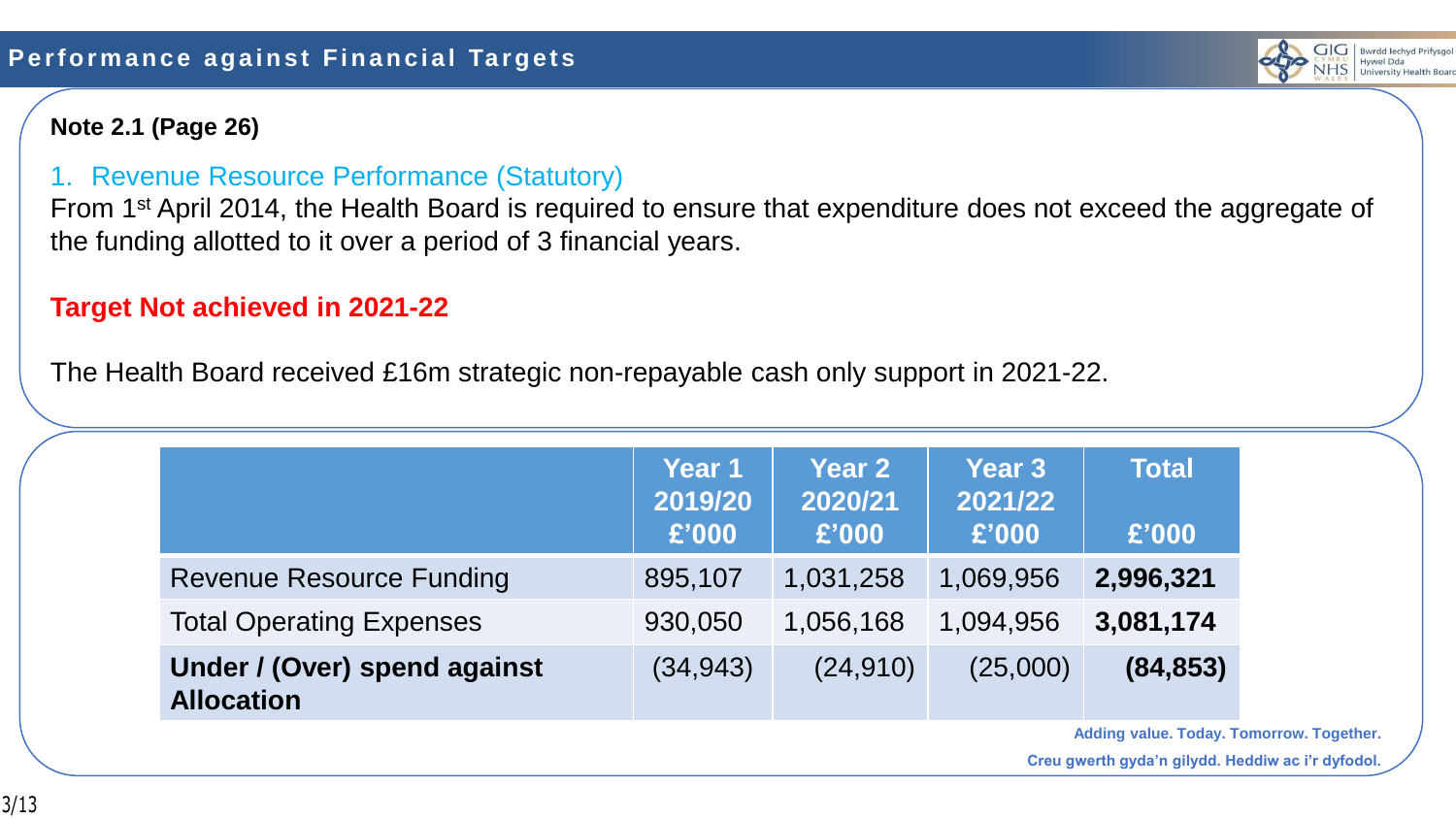

#### **Note 2.2 (Page 26)**

#### 2. Capital Resource Performance (Statutory)

From 1<sup>st</sup> April 2014, the Health Board is required to ensure that expenditure does not exceed the aggregate of the funding allotted to it over a period of 3 financial years.

#### **Target achieved in 2021/22**

|                                                   | Year 1<br>2019/20<br>£'000 | <b>Year 2</b><br>2020/21<br>£'000 | <b>Year 3</b><br>2021/22<br>£'000 | <b>Total</b><br>£'000 |
|---------------------------------------------------|----------------------------|-----------------------------------|-----------------------------------|-----------------------|
| <b>Capital Resource Funding</b>                   | 40,295                     | 34,451                            | 61,113                            | 135,859               |
| <b>Charge against Capital Allocation</b>          | 40,264                     | 34,391                            | 61,051                            | 135,706               |
| Under / (Over) spend against<br><b>Allocation</b> | 31                         | 60                                | 62                                | 153                   |

**Adding value. Today. Tomorrow. Together.**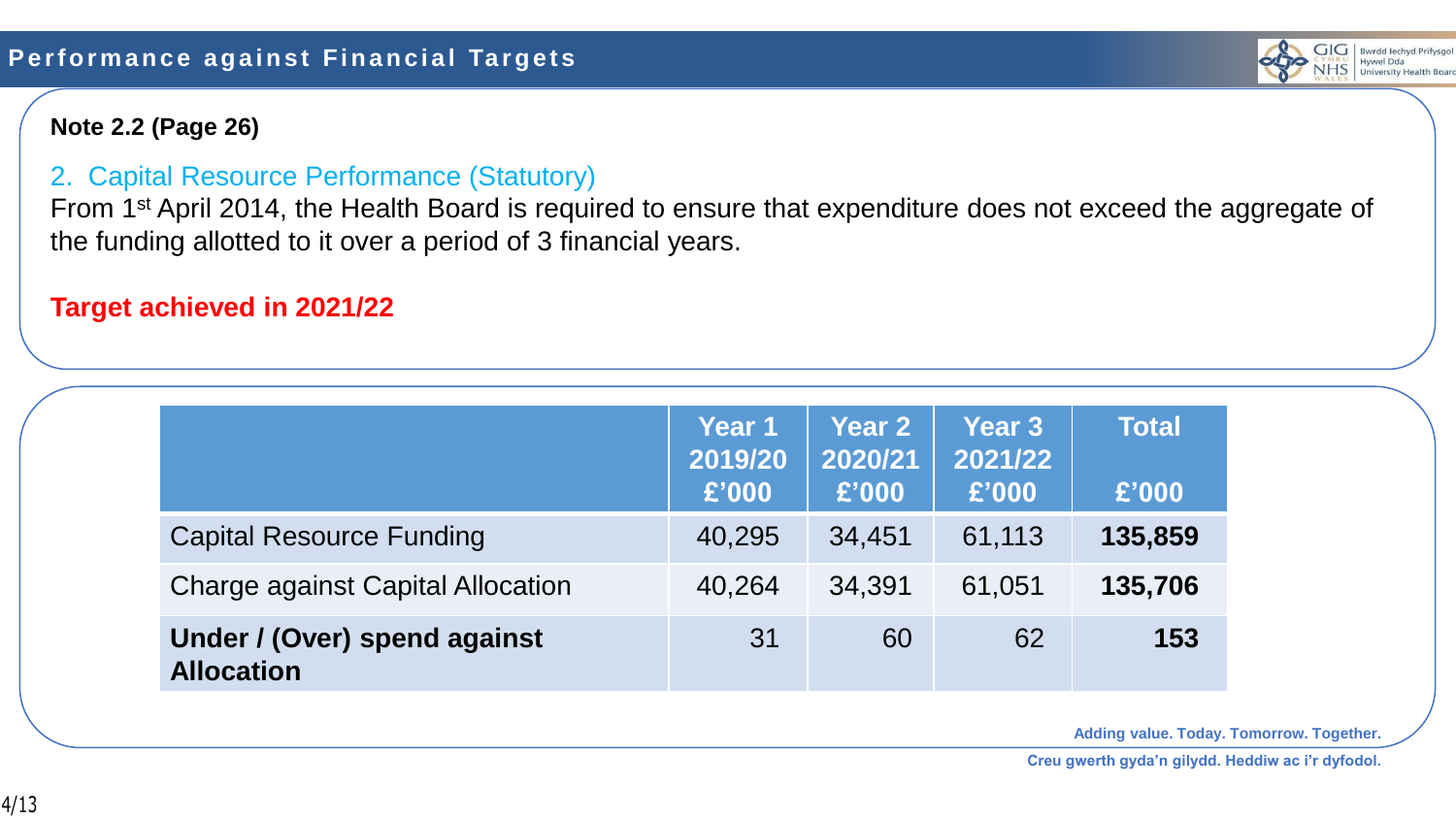

## **Note 2.3 (Page 27)**

#### 3. Duty to prepare a 3 Year Plan (Statutory)

Due to the pandemic, the process for the 2020-23 integrated plan was paused, in spring 2020 temporary planning arrangements were implemented.

As a result the extant planning duty for 2021-22 remains the requirement to submit and have approved a 2019- 22 integrated plan, as set out in the NHS Wales Planning Framework 2019-22.

The Health Board did not submit a 2019-22 integrated plan in accordance with the planning framework.

**Target Not achieved in 2021-22**

**Adding value. Today. Tomorrow. Together.**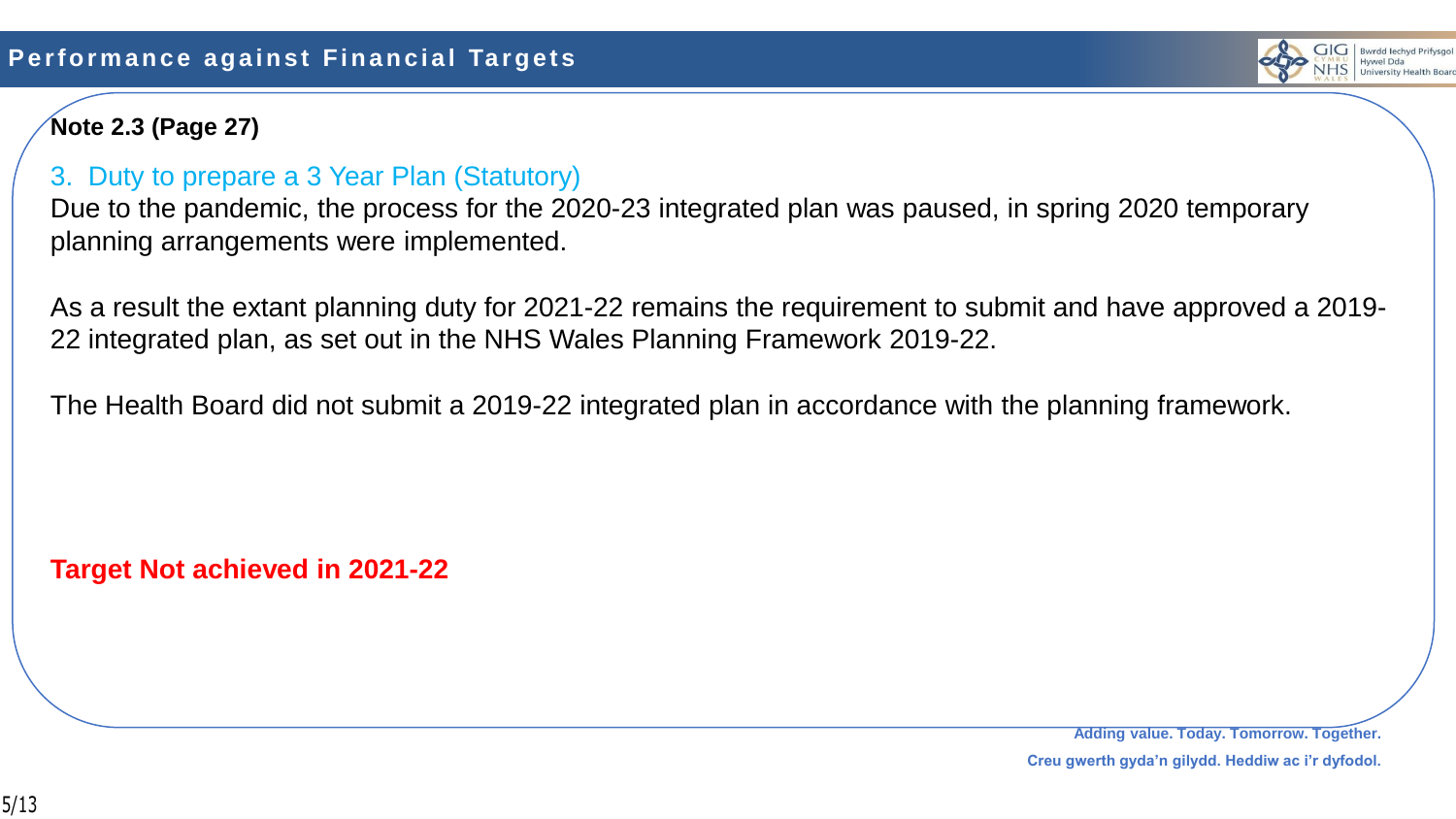

#### **Note 2.4 (Page 27)**

#### 4. Creditor Payment

The Welsh Government requires that Health Boards pay their trade creditors in accordance with the **CBI Prompt Payment Code (PSPP)** and Government Accounting rules. The financial target is to pay 95% of these non NHS invoices (number, not financial value) within 30 days of delivery. This service is provided to all Health Boards by NWSSP Accounts Payable Services

#### **Target achieved in 2021/22**

| <b>Non-NHS Invoices</b>              | 2021/22 | 2020/21 |
|--------------------------------------|---------|---------|
| <b>Total number of Invoices Paid</b> | 240,786 | 201,912 |
| Total number paid within Target      | 229,189 | 192,345 |
| % of Invoices Paid within Target     | 95.2%   | 95.3%   |

**Adding value. Today. Tomorrow. Together.**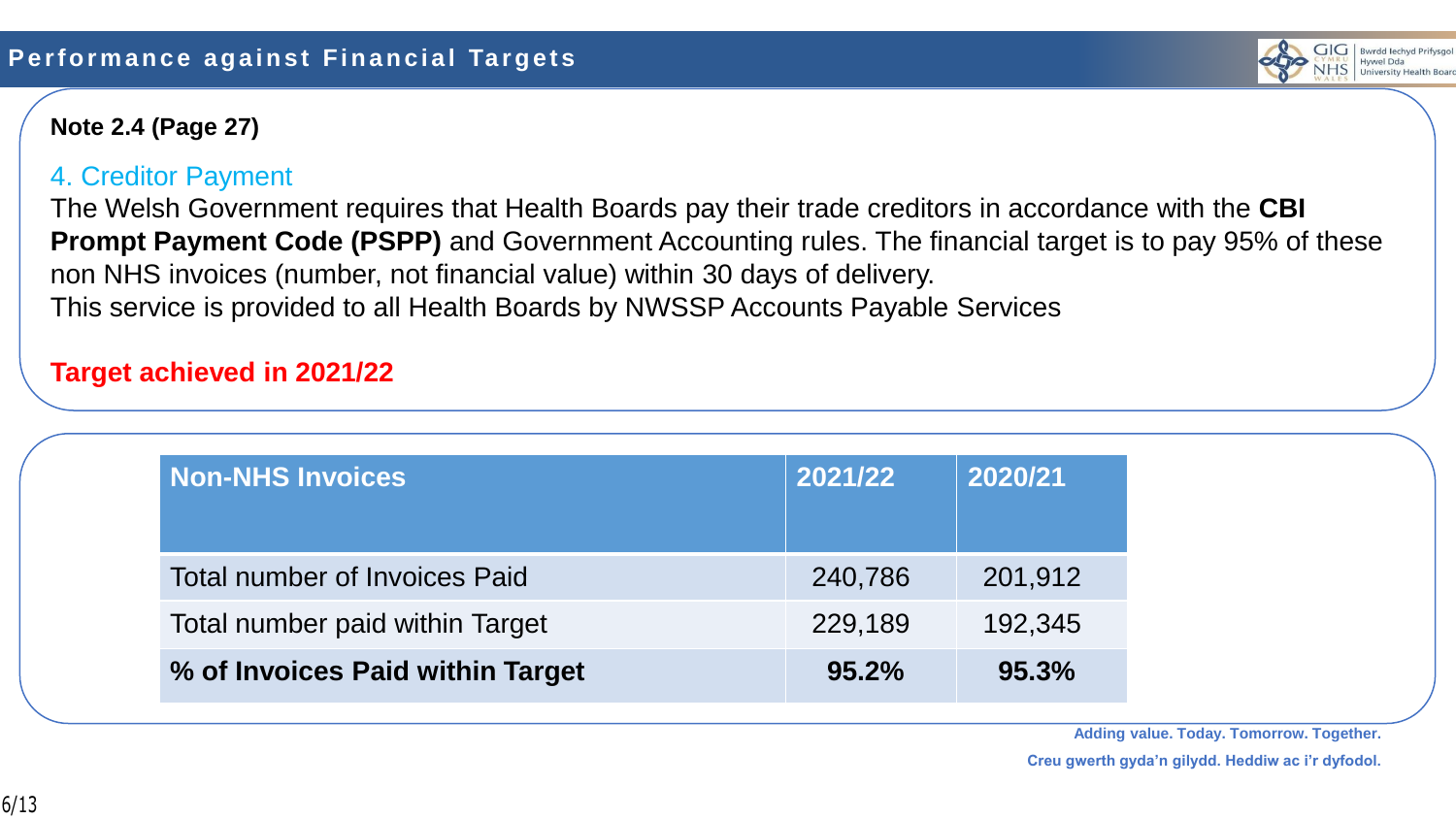#### **K e y i s s u e s – I m p a c t o f C o vi d - 1 9**



# Covid-19

- Continued high level of spend in the year £112m Revenue, £23m capital supported by WG funding. Capital totally aimed at supporting Covid recovery.
- Annual Leave accrual remained high £12.8m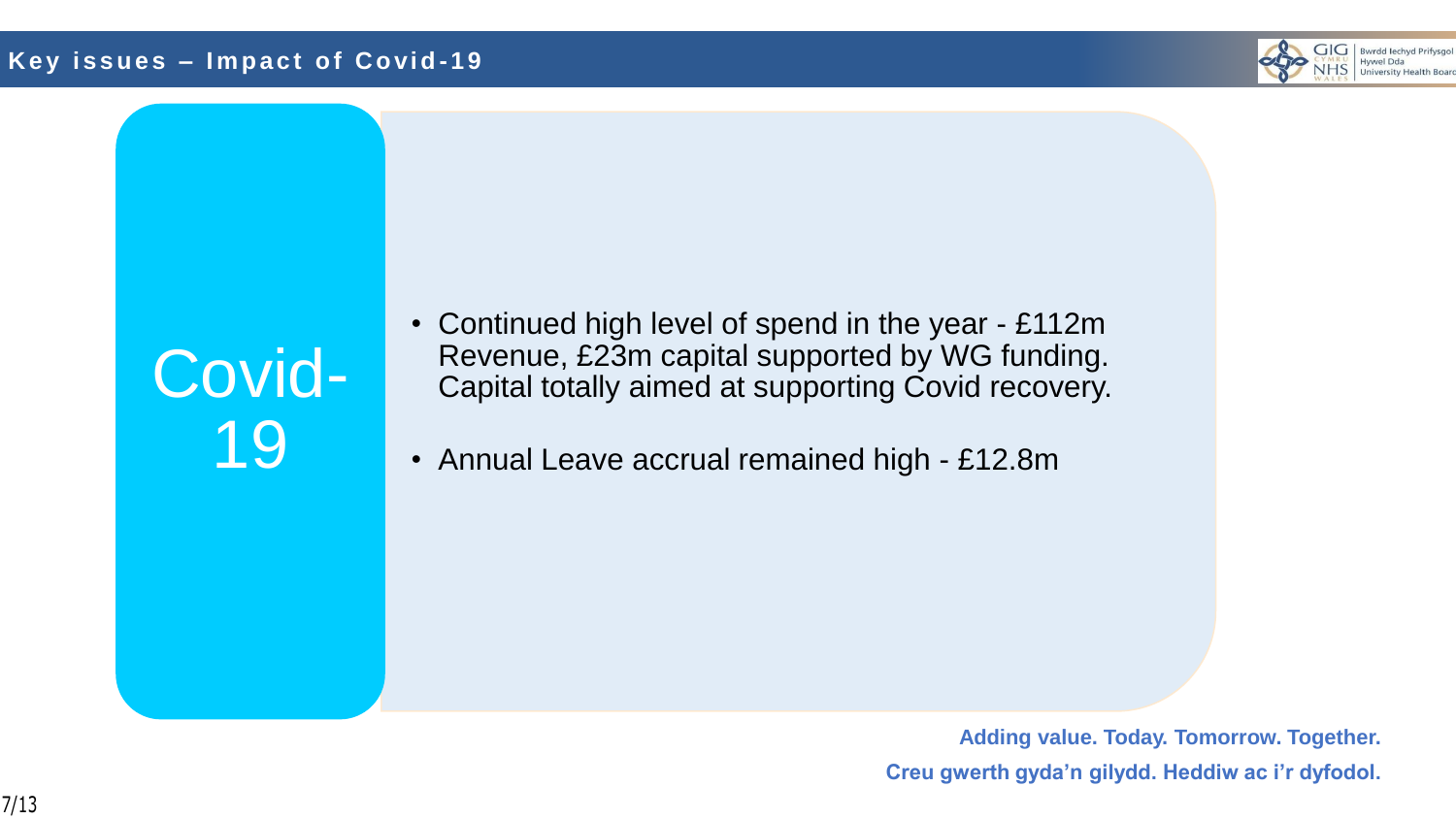## **Note 34.2 Welsh Government Covid Funding**



| <b>Revenue</b>                                                   | 2021/22<br>£'000 | 2020/21<br>£'000 |
|------------------------------------------------------------------|------------------|------------------|
| <b>Stability Funding</b>                                         | 63,991           | 84,274           |
| <b>Covid Recovery</b>                                            | 19,232           | 0                |
| <b>Cleaning Standards</b>                                        | 1,435            | $\overline{0}$   |
| PPE (including All Wales Equipment via NWSSP)                    | 2,646            | 3,275            |
| Test Trace Protect (TTP) - Testing & Sampling - Pay &<br>Non Pay | 2,132            | 1,193            |
| TTP - NHS & LA Tracing - Pay & Non Pay                           | 6,740            | 3,369            |
| Vaccination - Extended Flu Programme                             | 837              | 636              |
| Vaccination - Covid-19                                           | 8,630            | 2,248            |
| Annual Leave Accrual - Increase due to Covid                     | 510              | 11,733           |
| <b>Urgent &amp; Emergency Care</b>                               | 2,536            | 2,460            |
| <b>Support for Adult Social Care Providers</b>                   | 2,001            | 3,548            |
| <b>Mental Health</b>                                             |                  | 625              |
| <b>Other Primary Care</b>                                        |                  | 1,304            |
| <b>Social Care</b>                                               | 1,583            | $\Omega$         |
| <b>Other</b>                                                     | 153              | 1,528            |
| <b>Welsh Government Covid 19 Revenue Funding</b>                 | 112,426          | 116,193          |

| <b>Capital</b>                                             | 2021/22<br>£'000 | 2021/22<br>£'000 |  |
|------------------------------------------------------------|------------------|------------------|--|
| <b>Capital Funding Field Hospitals</b>                     |                  | 3,590            |  |
| Capital Funding Equipment &<br><b>Works</b>                | 23,065           | 8,990            |  |
| <b>Welsh Government Covid 19</b><br><b>Capital Funding</b> | 23,065           | 12,580           |  |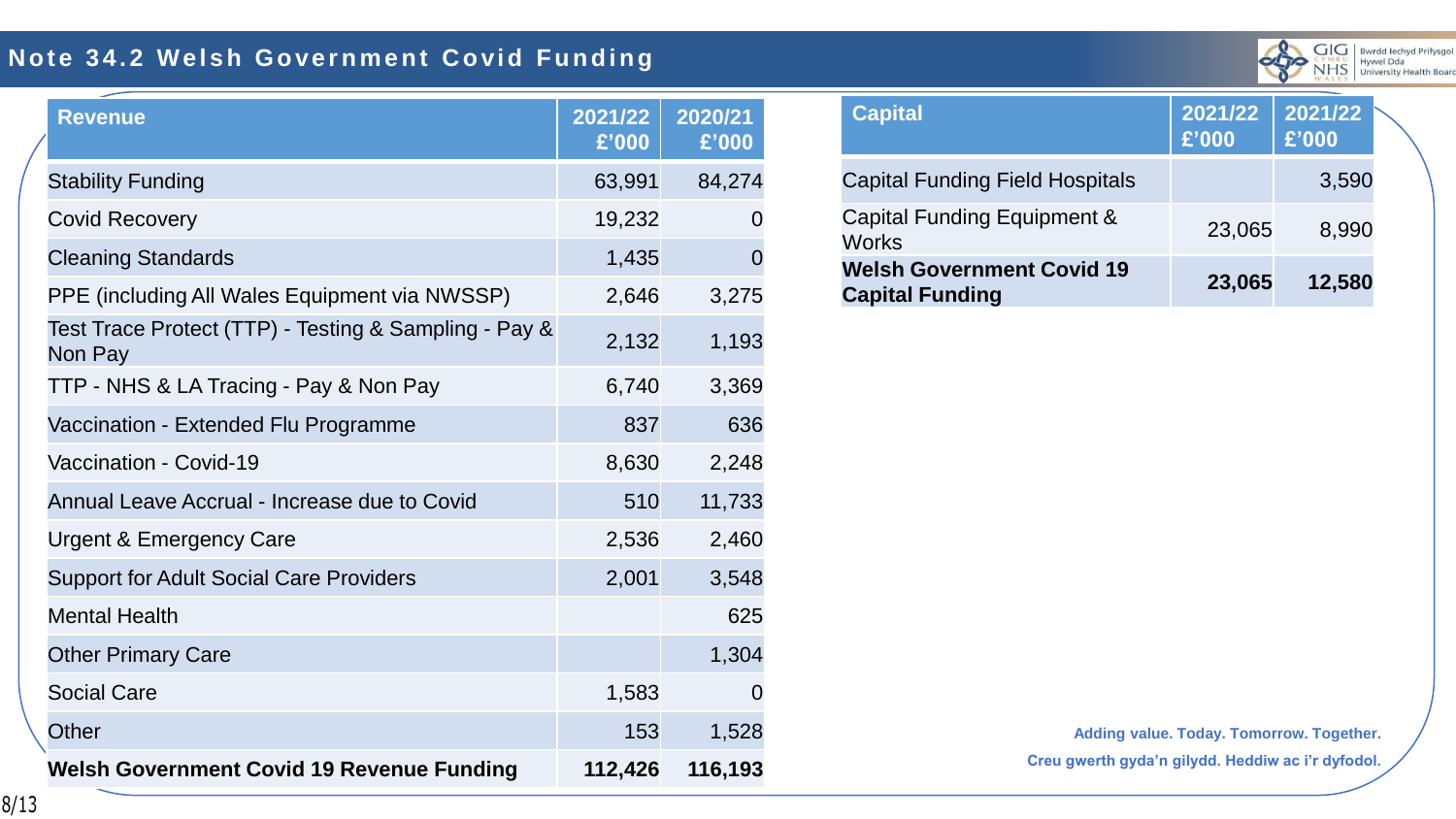

**Material** changes to draft accounts presented on 5<sup>th</sup> May 2022

## • **As outlined in ISA 260**

- Regularity opinion in relation to Clinicians' Pension Tax Liabilities
- Indexation of land and buildings no amendment to reflect change from 5% to 7% in final quarter, in line with all other Welsh health bodies and in compliance with instructions from WG
- Remuneration report and Note 30 Related Party **Transactions**
- Note 3.1 and 3.3 Misclassification amended
- Note 9.1 Misclassification amended
- Expected change for Scheme Pays following draft accounts not made - immaterial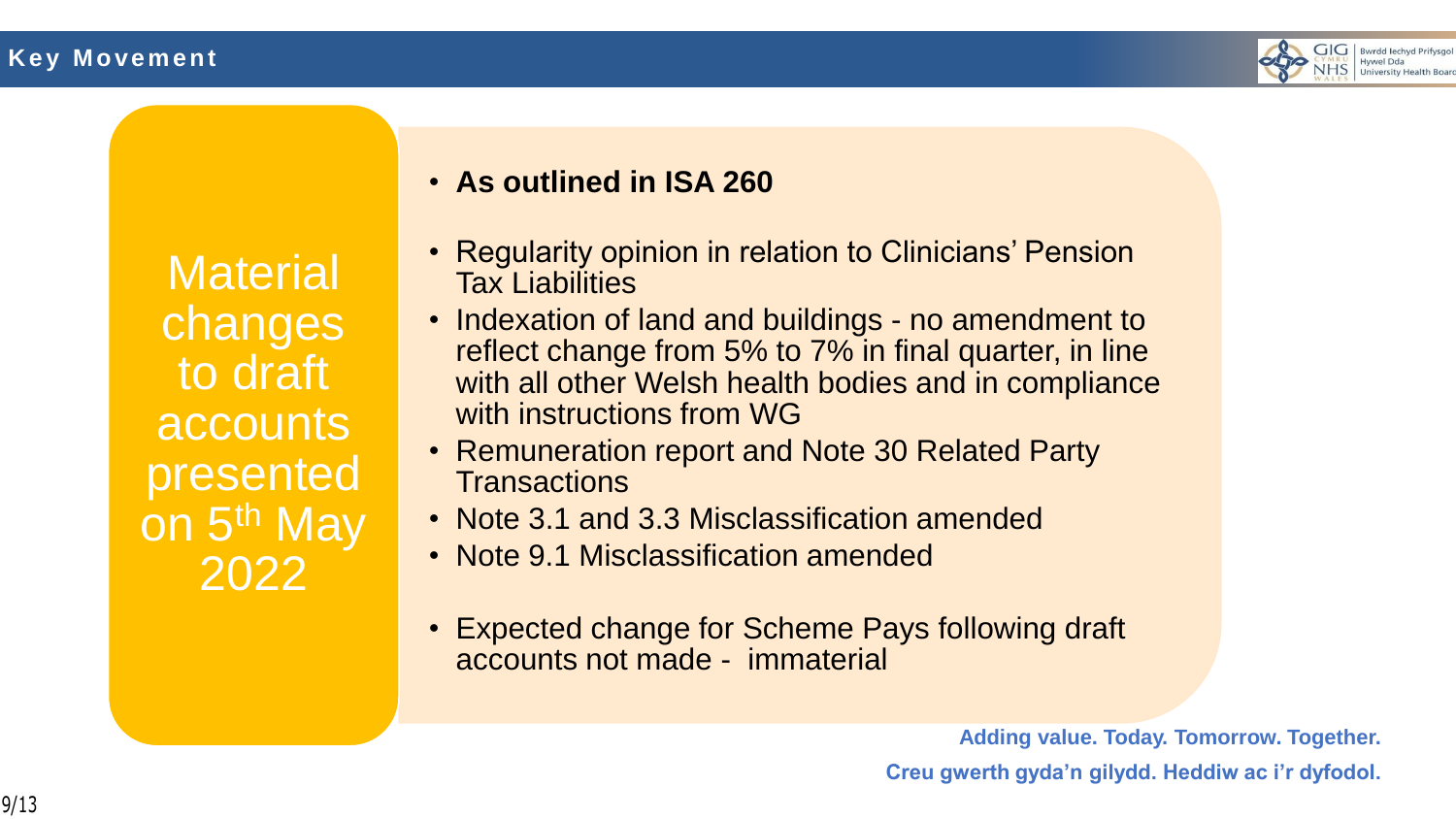

In accordance with a Ministerial Direction issued on 18 December 2019, the Welsh Government has committed to making payments to clinical staff to restore the value of their pension benefits packages for additional work undertaken. If NHS clinicians opted to use the 'Scheme Pays' facility to settle annual allowance tax charges arising from their 2019-20 NHS pension savings (i.e. settling the charge by way of reduced annual pension, rather than by making an immediate one-off payment), then their NHS employers would meet the impact of those tax charges on their pension when they retire.

A Ministerial Direction does not make regular what would otherwise be irregular, but it does move the accountability for such decisions from the Accounting Officer to the Minister issuing the direction.

The LHB has received sufficient information during the year to calculate and recognise an estimate of the potential costs of compensating senior clinical staff for pension benefits that they would otherwise have lost, by using the 'Scheme Pays' arrangement. As a result, expenditure of £0.9m has been recognised as a provision as shown in note 20 of the financial statements.

All NHS bodies will be held harmless for the impact of the Ministerial Direction. However, in the Auditor General's opinion, the transactions included in the LHB's financial statements to recognise this liability are irregular and material by their nature.

As a result, the 'regularity' opinion for 2021-22 has been qualified.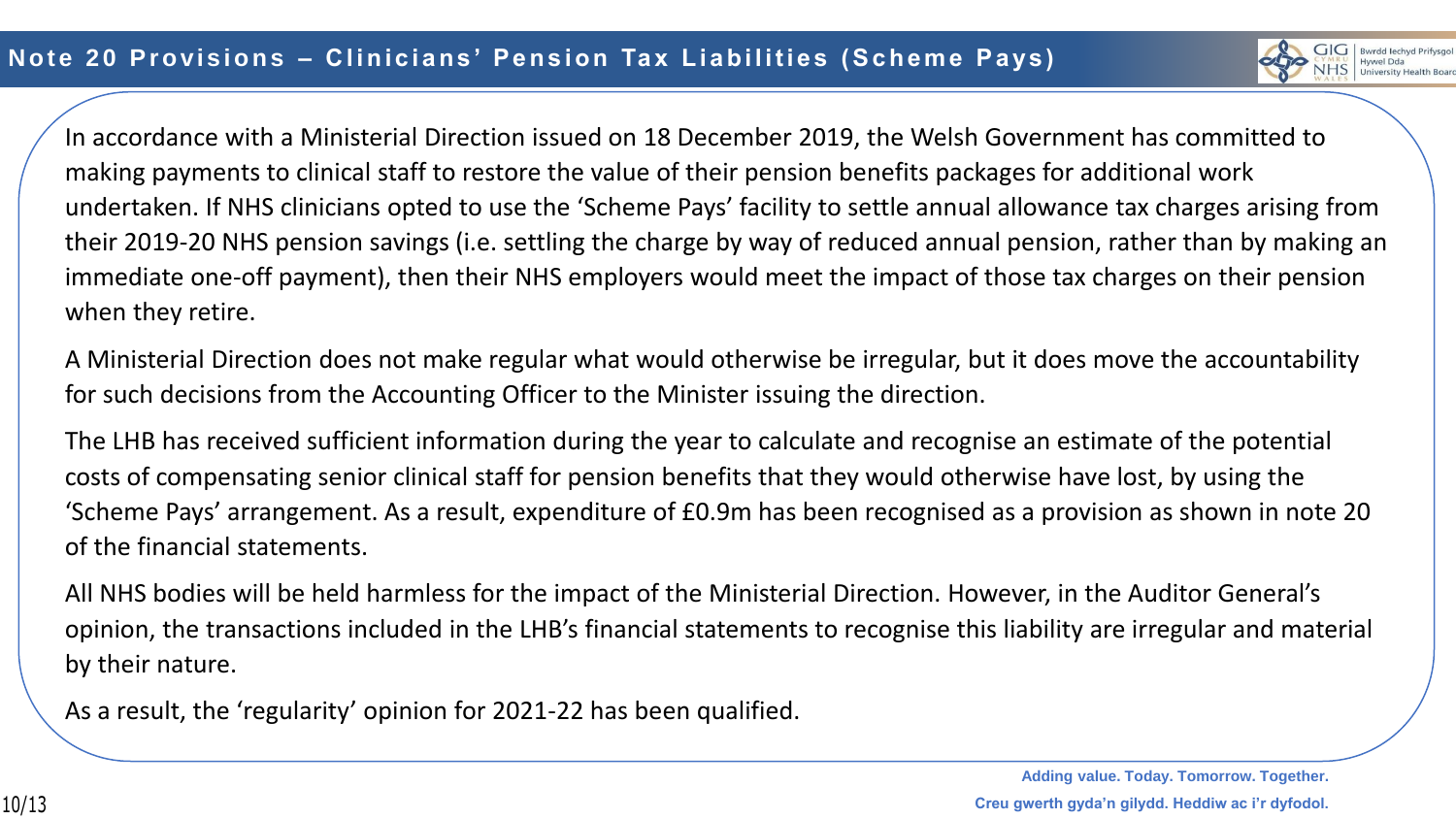#### **Notes 3.1 Primary Healthcare Services** and 3.3 Expenditure on Hospital and Community Services



|                                                                 | <b>Cash</b><br><b>Limited</b><br>2021/22<br>£'000 | Increase in GMS of £1.318m (and increase of<br>£0.024m Clinical Supplies and Services note<br>3.3) with corresponding decrease Prescribed |
|-----------------------------------------------------------------|---------------------------------------------------|-------------------------------------------------------------------------------------------------------------------------------------------|
|                                                                 | 76,935                                            | Drugs and Appliances due to miscoding of<br>contractor bonus payments.                                                                    |
| <b>Pharmaceutical Services</b>                                  | 20,401                                            |                                                                                                                                           |
| <b>General Dental Services</b>                                  | 21,738                                            |                                                                                                                                           |
| <b>General Ophthalmic Services</b>                              | 1,216                                             |                                                                                                                                           |
| <b>Other Primary Health Care Expenditure</b>                    | 6,449                                             |                                                                                                                                           |
| <b>Prescribed Drugs and Appliances</b>                          | 78,978                                            |                                                                                                                                           |
| <b>Total</b>                                                    | 205,717                                           | <b>Decrease in Primary Healthcare services</b><br>overall of £0.024m with corresponding<br>increase in Hospital and Community             |
|                                                                 | 2021/22<br>£'000                                  | Services due to miscoding of contractor<br>bonus payments.                                                                                |
| <b>Expenditure on Hospital and Community</b><br><b>Services</b> | 708,966                                           |                                                                                                                                           |

**Adding value. Today. Tomorrow. Together.**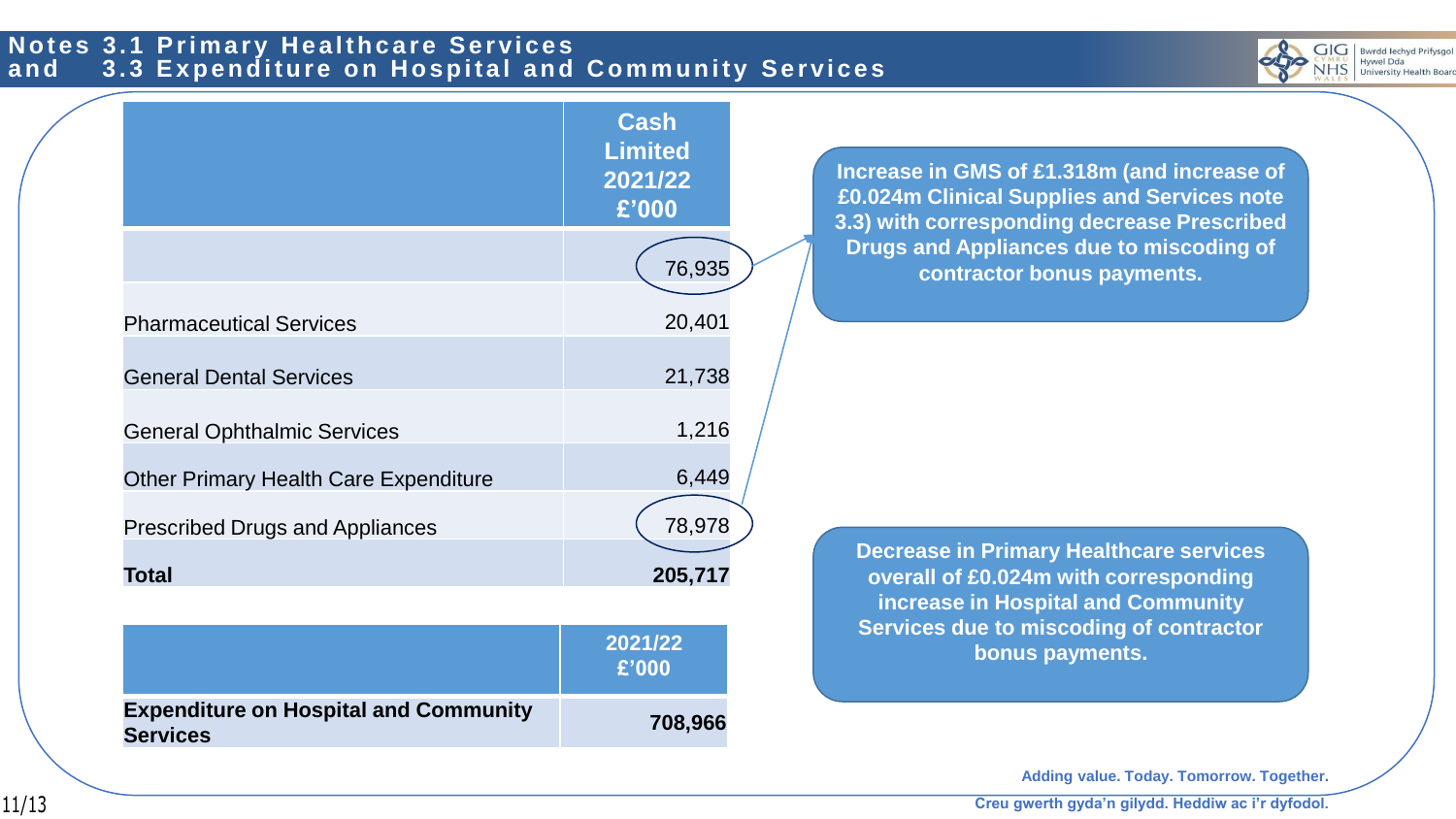## **Notes 9.1 Employee Costs**



| <b>Salaries and wages</b>         | 2021/22<br>£'000                                                                                                       |
|-----------------------------------|------------------------------------------------------------------------------------------------------------------------|
| <b>Permanent Staff</b>            | Reduction in permanent staff of £5.428m with<br>corresponding increase in agency staff due<br>386,629<br>to miscoding. |
| <b>Staff on Inward Secondment</b> | 3,812                                                                                                                  |
| <b>Agency Staff</b>               | 30,907                                                                                                                 |
| <b>Specialist Trainee</b>         | 7,789                                                                                                                  |
| <b>Collaborative Bank</b>         | $\Omega$                                                                                                               |
| Other                             | 7,860                                                                                                                  |
| <b>Total</b>                      | 436,997                                                                                                                |

**Adding value. Today. Tomorrow. Together.**